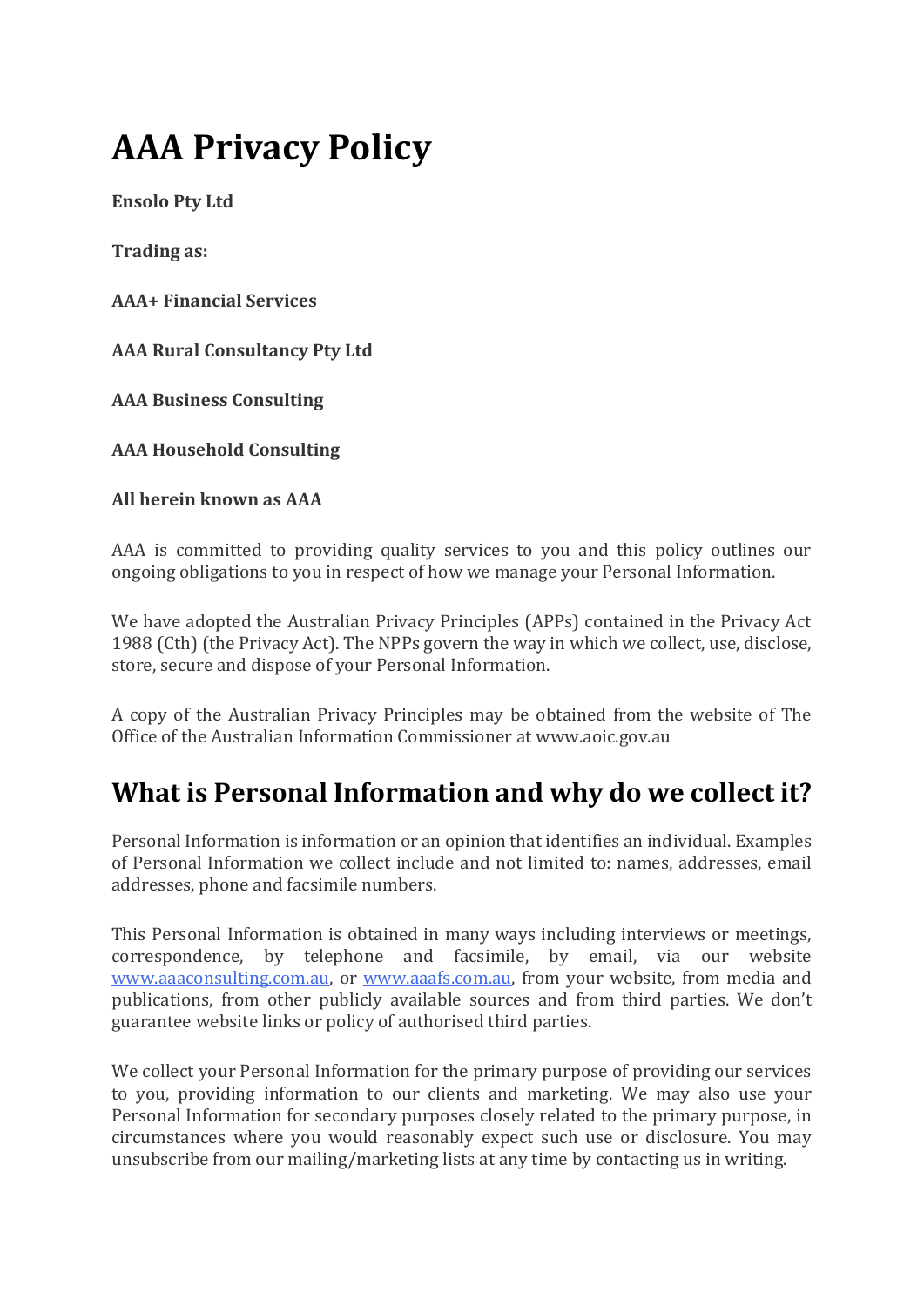When we collect Personal Information we will, where appropriate and where possible, explain to you why we are collecting the information and how we plan to use it.

# **Sensitive Information**

Sensitive information is defined in the Privacy Act to include information or opinion about such things as an individual's racial or ethnic origin, political opinions, membership of a political association, religious or philosophical beliefs, membership of a trade union or other professional body, criminal record or health information.

Sensitive information will be used by us only:

- For the primary purpose for which it was obtained
- For a secondary purpose that is directly related to the primary purpose
- With your consent; or where required or authorised by law.

# **Third Parties**

Where reasonable and practicable to do so, we will collect your Personal Information directly from you. However, in some circumstances, we may be provided with information by third parties.

# **Disclosure of Personal Information**

Your Personal Information may be disclosed in a number of circumstances including but not limited to the following:

- Third parties where you consent to the use or disclosure; and
- Where required or authorised by law.

### **Security of Personal Information**

Your Personal Information is stored in a manner that reasonably protects it from misuse and loss and from unauthorised access, modification or disclosure.

When your Personal Information is no longer needed for the purpose for which it was obtained, we will take reasonable steps to destroy or permanently de-identify your Personal Information. However, most of the Personal Information is or will be stored in client files which will be kept by us for a minimum of 7 years.

# **Access to your Personal Information**

You may access the Personal Information we hold about you and to update and/or correct it, subject to certain exceptions. If you wish to access your Personal Information, please contact us in writing.